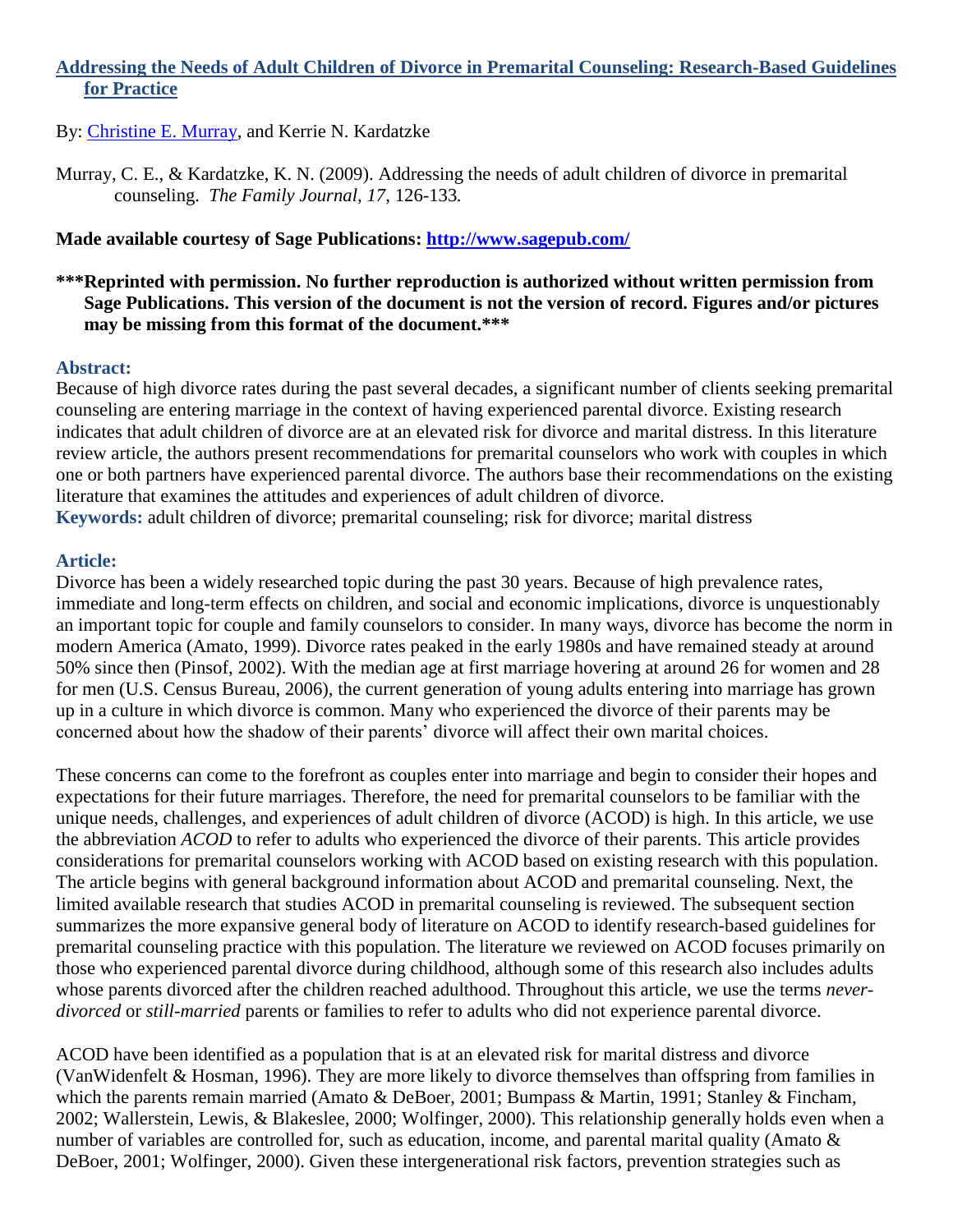premarital counseling can give ACOD an opportunity to develop strategies for enhancing the future strength of their own marriages. Premarital counseling involves "a therapeutic couple intervention that occurs with couples who plan to marry" (Murray  $\&$  Murray, 2004, p. 349). The aim of premarital counseling is to help premarital couples strengthen their relationships to prevent marital distress and promote stronger relationship assets once they are married (Murray, 2005; Murray & Murray, 2004).

Premarital counseling offers numerous potential benefits to ACOD as they prepare to transition into marriage. The general benefits of premarital counseling include helping couples appreciate the significance of the relationship they are about to enter, informing couples about useful resources to support their relationships when a needs arise at a later time, and helping couples to develop strategies to minimize relationship distress once they marry (Stanley, 2001). Premarital counseling programs typically are either standardized and based on a structured curriculum or individualized and tailored to the unique needs of each couple. Standardized programs such as the widely used Prevention and Relationship Enhancement Program (Renick, Blumberg, & Markman, 1992) have been shown to be effective at producing positive outcomes for pre-marital couples (Stanley, 2001; Stanley et al., 2001). However, scholars have advocated for the increased use of individualized programs that focus attention on the unique needs of each couple (Carroll & Doherty, 2003; Murray, 2004, 2006). These scholars suggest that standardized programs may pay inadequate attention to the unique challenges facing each couple (Carroll & Doherty, 2003). For example, an engaged couple in which one or both partners experience conflict with family members may not be able to address these issues in a standardized program focusing on communication skills. Premarital counselors have indicated that a wide range of background characteristics can influence a couple's needs in premarital counseling (Murray, 2004), which suggests that practitioners must consider the unique needs of each couple.

This article draws on the extensive body of literature on ACOD to identify guidelines for the practice of premarital counseling with ACOD. A challenge in interpreting the literature on ACOD is that previous research has provided many contradictory findings. Many of these unclear findings are likely because of the common methodological limitations found in this body of literature, which include sampling biases, nonstandard measurement, cohort effects, self-selection biases, confounds such as conflict and predivorce functioning, under-representation of males in samples, minimal use of qualitative methodologies, and overreliance on college students as study participants (Brown, 2000; Bumpass & Martin, 1991; Christensen & Brooks, 2001; Stanley & Fincham, 2002). Given these limitations, we describe methodological issues where relevant in an attempt to assist with interpreting and applying the findings to guide premarital counseling practice.

## **PREVIOUS RESEARCH EXAMINING ACOD IN PREMARITAL COUNSELING**

A small and inclusive body of research exists that explores the experiences of ACOD in premarital counseling. Halford, Sanders, and Behrens (2001) conducted a randomized con-trolled trial of a premarital program, comparing outcomes for high-risk and low-risk couples. These researchers defined a high-risk couple as one in which there was either parental divorce in the woman's family of origin or physical aggression in the man's family of origin. High-risk couples who participated in the program showed less negative communication than did control couples after 1 year and less erosion of relationship satisfaction after 4 years. Low-risk couples who participated in the program improved communication following the intervention, but these improvements diminished after 12 months. Participation in the program had no effect on whether or not couples remained together after 4 years. The results of this study, although based on a small sample size, suggest that couples including ACOD may benefit from premarital interventions, perhaps to a greater extent than couples with no history of parental divorce.

A study by VanWidenfelt and Hosman (1996) provides different findings. These researchers used a Dutch population to look at different effects of a premarital prevention program for at-risk couples (defined as couples in which one member had experienced parental divorce) compared to nonrisk couples. This study employed random selection to the intervention or control group. At the first follow-up assessment 9 months following the intervention, the at-risk couples showed greater problem intensity, decreased problem-solving abilities, and increased psychological symptoms. At this follow-up, nonrisk couples showed the opposite, positive effects. At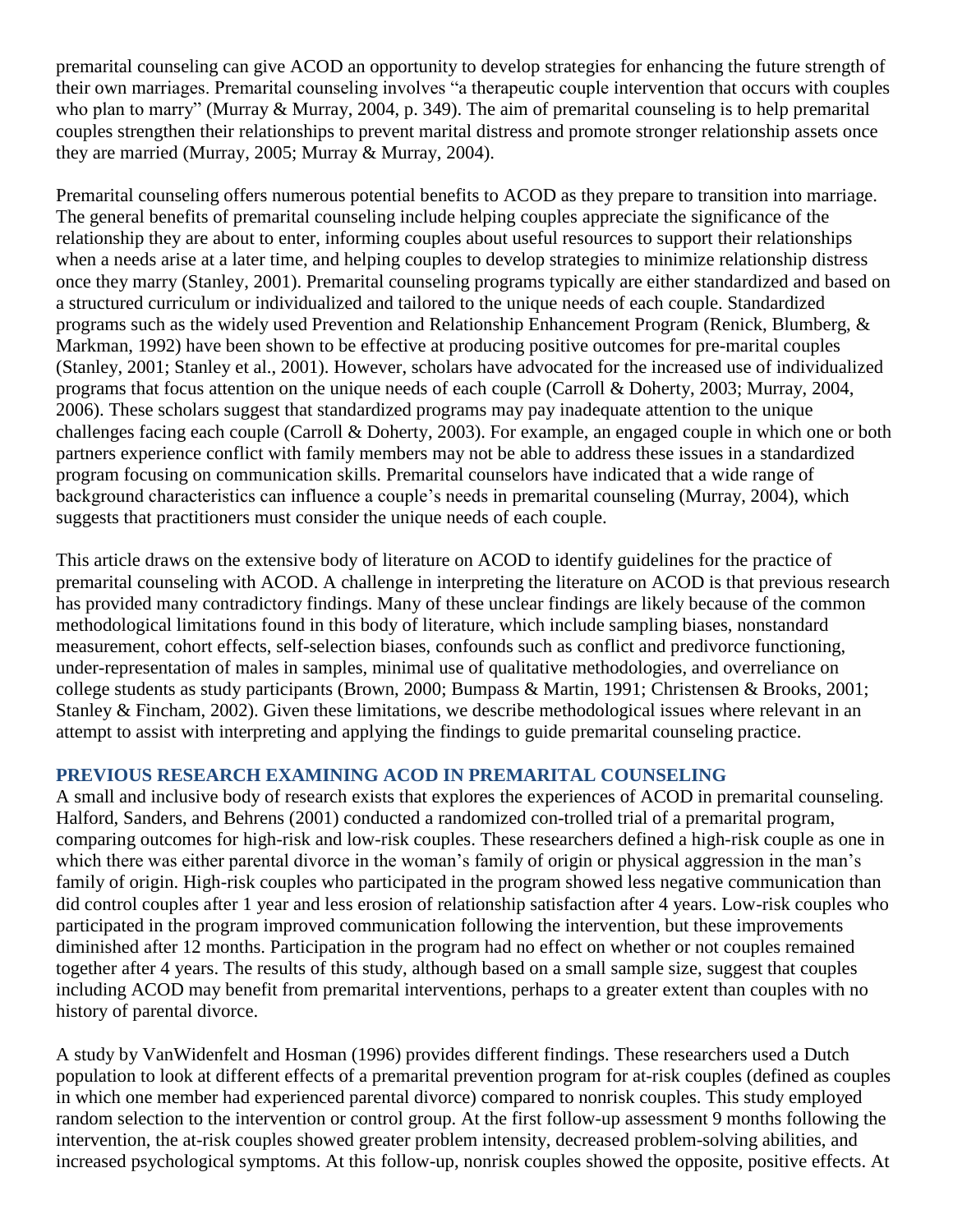the time of the second follow-up (nearly 2 years following the intervention), there were no significant differences between groups. In contrast to the Halford et al. (2001) study, this study suggests that couples including an adult child of divorce may actually experience negative outcomes through a premarital intervention program.

Researchers have also examined whether experiences of parental divorce influence premarital couples' rates of attendance in premarital counseling or preferences for the type of premarital counseling they attend. In their study of 374 newly married couples, Halford, O'Donnell, Lizzio, and Wilson (2006) examined whether females' experiences of parental divorce influenced rates of attendance at premarital education programs. These researchers found that there were no significant differences in premarital education attendance based on experiences of female parental divorce. Duncan and Wood (2003) studied the relationships between preferences in premarital counseling and marital distress risk factors related to family-of-origin experiences (including history of parental divorce) among 964 never-married college students. Their findings suggest that individuals who have experienced parental divorce may differ in their motivation to attend premarital counseling, although experiences of parental divorce generally did not influence participants' preferences for the type or location of premarital preparation programs. A notable exception to this trend was that individuals who had experienced parental divorce demonstrated a significantly greater preference for personalized, as opposed to group, approaches.

## **RESEARCH-BASED GUIDELINES FOR PREMARITAL COUNSELING WITH ACOD**

The limited available research that looks specifically at ACOD in premarital counseling offers minimal practical guidance to premarital counselors looking to develop appropriate interventions and approaches for this population. On the other hand, the more general body of research examining the attitudes and experiences of ACOD is quite broad and, as noted previously, often encompasses contradictory findings. Therefore, we summarize this body of research in this section, with an emphasis on practical application, to facilitate the usefulness of this body of research for providers of pre-marital counseling. We organize our review into six research-based guidelines for premarital counseling practice. In this section, we use the term *clients* to refer to ACOD and their partners in premarital counseling.

#### *Guideline 1: Explore Clients' Attitudes Toward Marriage and Intimate Relationships*

Much of the existing research suggests that ACOD hold less positive or more ambivalent attitudes regarding marriage (e.g., Berner, 1992; Christensen & Brooks, 2001; Gelfman, 1995) as compared to individuals who have not experienced parental divorce. For example, ACOD may prefer to cohabitate rather than to marry, be disinterested in marriage at all, believe that marriage does not last a lifetime, or view divorce as a plausible option (Christensen & Brooks, 2001). Other attitudes that researchers have studied among ACOD include caution toward romantic relationships, concerns about their own marriages ending, and lower expectations for marital satisfaction (Gelfman, 1995; Russell, 2001). However, many studies also have found that there are few if any differences in attitudes toward marriage between adults who hail from divorced and never-divorced families (Burgoyne & Hames, 2002; Landis-Kleine, Foley, Nall, Padgett, & Walters-Palmer, 1995). Results of a study by Boyer-Pennington, Pennington, and Spink (2001) indicated that participants from both never-divorced and divorced families held positive expectations about the quality of future marriage, although these findings were stronger for participants from never-divorced families. Another study, by Stone and Hutchinson (1992), revealed no differences in attitudes toward marriage between offspring of divorced and still-married families, even when controlling for past and present levels of family conflict.

One plausible explanation for the contradictory findings regarding the differences between ACOD and adult children from never-divorced families is that parental marital quality may be more important than marital status in determining offspring attitudes toward marriage. Studies that do not control for parental marital quality may therefore provide an incomplete picture of the impact of parental divorce. Sprecher, Cate, and Levin (1998) demonstrated that adult children from unhappy, still-married families are more like ACOD in their beliefs about love than they are like adult offspring from happy, still-married families. Another study showed that parental marital unhappiness is associated with less commitment to marriage, lower levels of marital stability, and more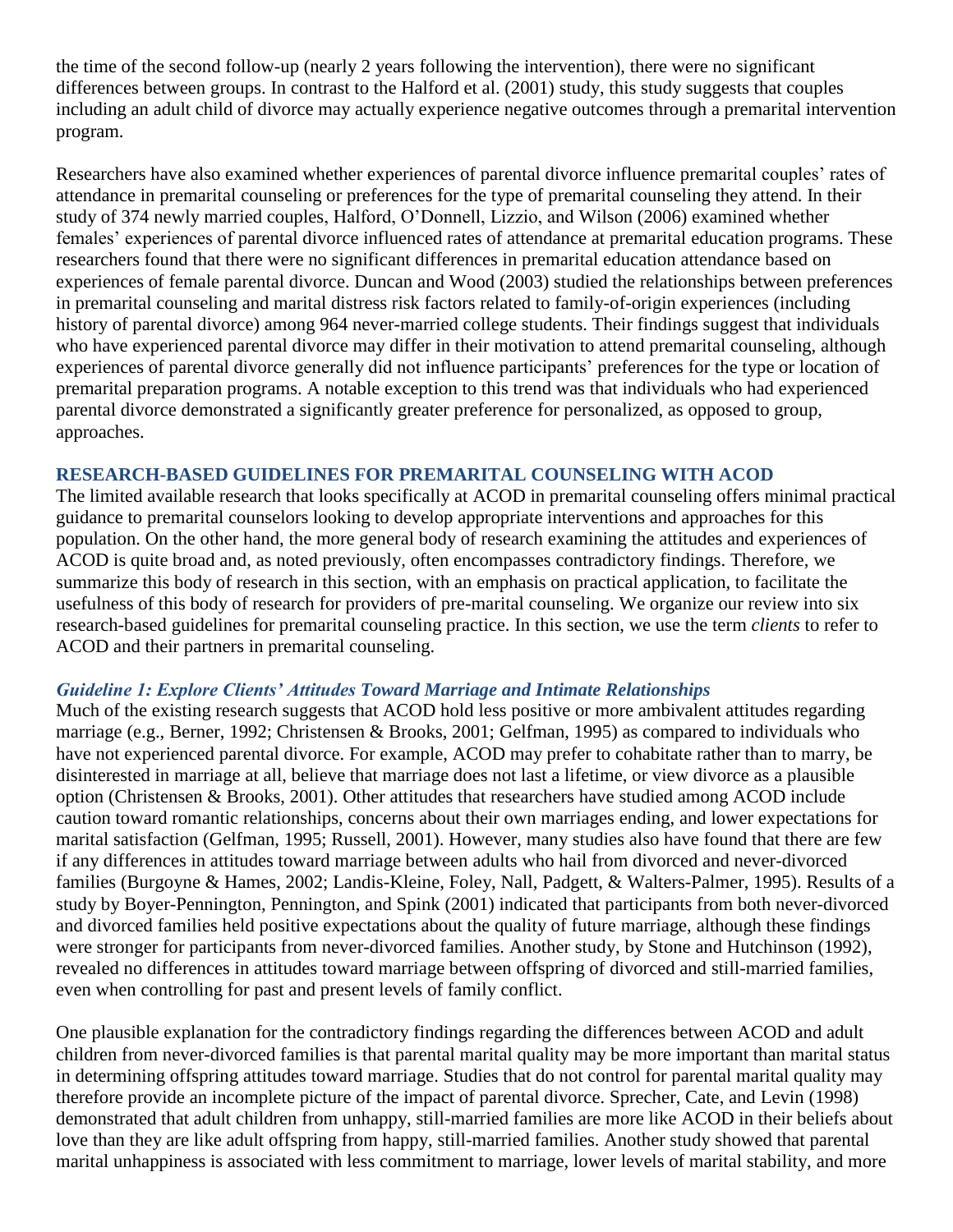disagreements (Booth & Edwards, 1989). These findings suggest that parental marital quality is an important influence on clients' attitudes toward marriage and relationships, whether or not the parents are divorced.

Another methodological limitation that may contribute to the mixed findings on this topic is that studies may fail to account for gender differences in experiences of parental divorce. Although a few studies have found no disparity between the effect of divorce on adult male and female offspring (Johnson & McNeil, 1998; King, 2002), the preponderance of evidence suggests that gender differences exist (Christensen & Brooks, 2001; Conway, Christensen, & Herlihy, 2003). For example, in contrast to men, female ACOD appear to have lower marital stability and quality (Booth & Edwards, 1989). These differences between males' and females' experiences of parental divorce may contribute to some of the contradictory findings discussed above depending on the composition of study samples and whether researchers statistically control for gender in their data analyses.

Attitudes and beliefs toward marriage are important topics to address in premarital counseling (Murray, 2006), and this may be particularly true for ACOD in light of the research findings discussed above. When working with ACOD in pre-marital counseling, it is therefore recommended that providers discuss the following types of attitudes toward marriage and relationships: (a) their confidence in their ability to have a positive relationship, (b) their expectations for future marital satisfaction, and (c) their beliefs about the purpose of marriage. Given the inconclusive nature of the findings about the attitudes toward marriage among ACOD, providers should ask clients about their perceptions of the influence of their parents' divorce on their attitudes, with special consideration given to clients' perceptions of their parents' marital quality and the role of gender on these influences.

### *Guideline 2: Explore Clients' Beliefs About Divorce and Marital Commitment*

The research on the effects of parental divorce on offspring attitudes toward divorce and marital commitment is also mixed. In part, these mixed findings may result from researchers studying different aspects of attitudes toward divorce and marital commitment. Some of the existing research indicates that ACOD are neither more nor less likely to be in favor of divorce compared to those from still-married families (Burgoyne & Hames, 2002; Landis-Kleine et al., 1995; Stone & Hutchinson, 1992). However, other research suggests that ACOD may hold more positive and accepting attitudes toward divorce (Christensen & Brooks, 2001; Gelfman, 1995; Stanley & Fincham, 2002). Darlington (2001) found that ACOD tend not to want repeat their patterns of divorce, although many develop ideas about how they would act in the event that they did divorce themselves. Many believe that they would have a more positive divorce than their parents if one were to occur (Berner, 1992). Duran-Aydintug (1997) found that ACOD who hold more negative attitudes toward divorce are more likely to have had parents whose marriage was high in conflict. The majority of participants in a qualitative study by Burgoyne and Hames (2002) reported that they were not in favor of divorce, nor was it viewed as a convenient escape from marriage, but they recognized it as a "necessary option" when a marriage cannot be saved.

Researchers who study the levels of commitment to marriage exhibited by ACOD typically hypothesize that ACOD are less committed to marriage than individuals from still-married families. In support of this hypothesis, Amato and DeBoer (2001) found that differing levels of commitment to marriage contributed to an increased divorce rate in off-spring of divorced parents. Jacquet and Surra (2001), on the other hand, found no difference in the commitment levels reported by adult children from divorced and never-divorced families. According to these researchers, ACOD tend to experience more ambivalence about serious involvement and fear of commitment in light of their firsthand under-standing of the fragility of intimate relationships; however, once involved in a relationship, participants in this study were found to be equally committed to staying with their partners as adults from intake families.

Although preparing for marriage inherently involves partners making a commitment to one another, discussion of clients' levels of commitment to their future marriage remains an important topic to address in premarital counseling (Murray, 2006). Despite the contradictory findings described in this section, at least some aspects of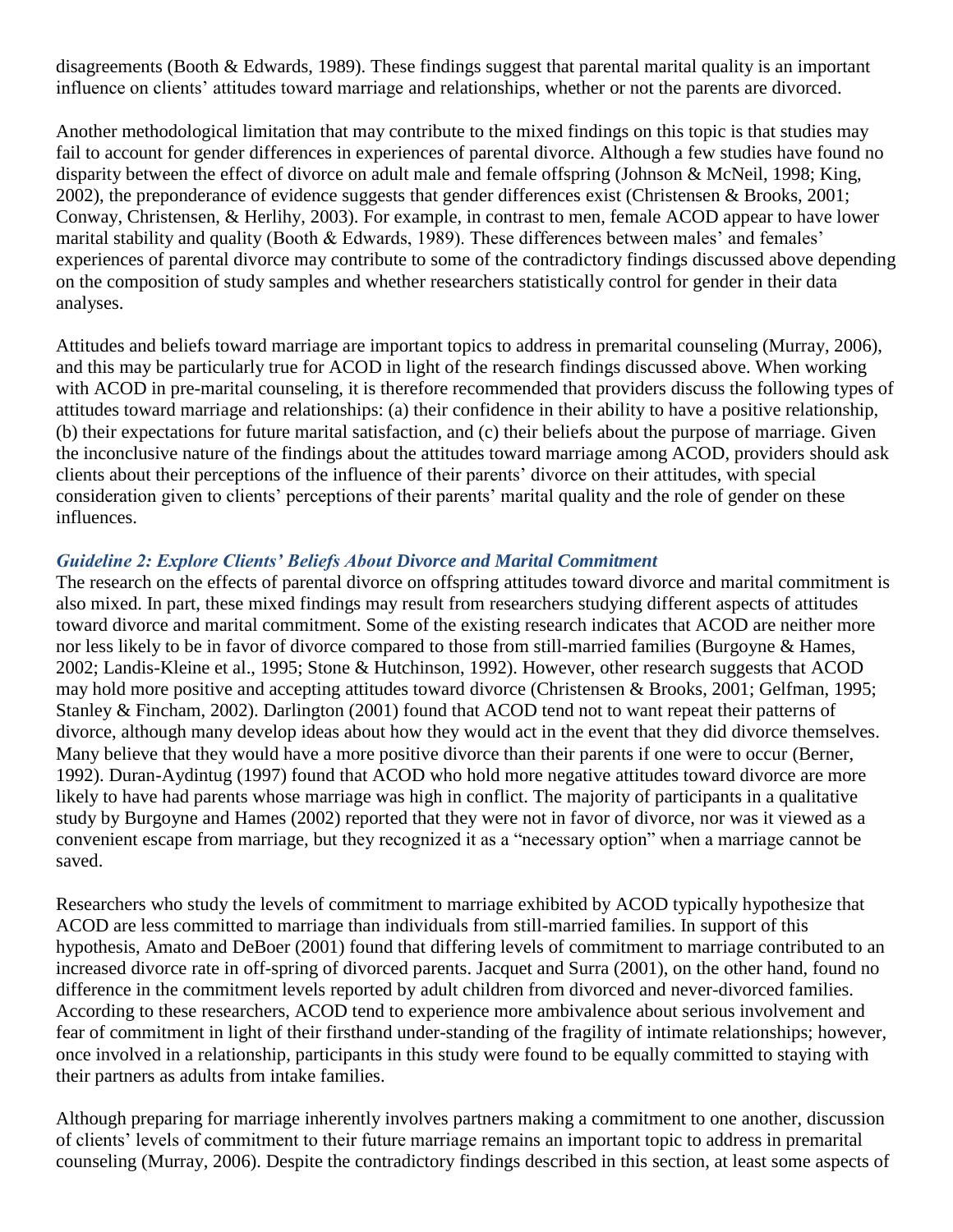clients' attitudes toward divorce and marital commitment are likely to have been shaped by their firsthand experience of parental divorce. Questions that premarital counselors may ask their clients to explore these attitudes include the following: (a) To what extent do you think that divorce is an option for married couples to consider when they are experiencing difficulties in their relationships? (b) What do you think are the reasons that so many couples today do get divorced? (c) What influence do you think that your parents' divorce has had on your own beliefs about divorce? and (d) What did you learn about commitment to marriage based on your parents' marriage?

### *Guideline 3: Discuss Clients' Relationship History and Patterns*

Certain relationship experiences and dynamics appear to be more likely among those who have experienced parental divorce, and some of these have the potential to contribute to negative relationship outcomes. Therefore, premarital counseling offers ACOD an opportunity to explore these patterns and, as is discussed in the next guideline, develop strategies for strengthening their relationships. The intimate relationships of ACOD may move at a more rapid pace than adults from never-married families. For example, ACOD have been found to marry at an earlier age than adult children from nondivorced families (Christensen & Brooks, 2001; Conway et al., 2003). Also, at earlier ages, ACOD tend to engage in activities that lead to marriage, such as leaving home, leaving school, heightened sexual activity, and cohabitation (Christensen & Brooks, 2001; Conway et al., 2003). All of these circumstances seem to contribute to ACOD marrying sooner than their counterparts from never-divorced families. Researchers have proposed several reasons for this apparent eagerness to marry, including a desire for relation-ships to meet the emotional needs for affection (Christensen & Brooks, 2001) and a need for assurance of commitment from their partners (Conway et al., 2003). Age of marriage is an important issue premarital counselors to consider, given the fact that early marriage is a known risk factor for divorce (Bumpass and Martin, 1991).

The most common relationship dynamics studied among ACOD include trust levels and relationship insecurities. ACOD tend to experience less trust in their intimate relationships as compared to adult children from never-divorced families (Christensen & Brooks, 2001). The feelings of trauma and helplessness experienced by a child after the parental divorce may contribute to feelings of helplessness in adult relationships (Brown, 2000), and ACOD may face much insecurity as they adjust to adult life (Berner, 1992). Most of the ACOD in one study experienced difficulties trusting others and were somewhat fearful of commitment (Duran-Aydintug, 1997). van Schaick and Stolberg (2001) found that adults whose parents are divorced are more likely to have greater insecurity, less trust, and increased avoidance and anxiety in relationships. In a study of married couples, Webster, Orbuch, and House (1995) found that ACOD were much more likely to fear that they had a troubled marriage than adults who had not experienced parental divorce. Upon integrating their findings with prior research the researchers speculated that "children of divorce have higher rates of divorce not because their marriages are less happy, but rather because of a higher propensity to divorce that stems from a reluctance, given their fear of failure, to fully commit to marriage" (p. 427). However, parental marital quality and the quality of the relationship between the adult children and their parents appear to influence the impact of parental divorce on levels of trust and insecurities in the relationships of ACOD, with less negativity between parents and greater positive involvement between the offspring and their parents serving as protective factors (King, 2002; van Schaick & Stolberg, 2001).

One strategy for examining relationship history and pace is to construct a timeline that includes significant events in the clients' relationship history (e.g., when they met, when they agreed to a monogamous relationship, when they moved in together if the couple is cohabiting, and when they became engaged). Extending the timeline further into the past to include additional events in each partner's individual life that preceded the relationship may also offer important clues into the history of the couple's relationship and its possible connections with family-of-origin experiences. To identify the dynamics of the clients' relationship, interview and observational strategies can be used. Interview questions can address the clients' perceptions and reports about their interactional style (e.g., "What usually happens when you disagree?" "To what extent do you feel that your partner trusts you?" and "When you feel that your needs are not being considered by your partner, how do you usually respond?"). To supplement these questions, a premarital counselor may ask the clients to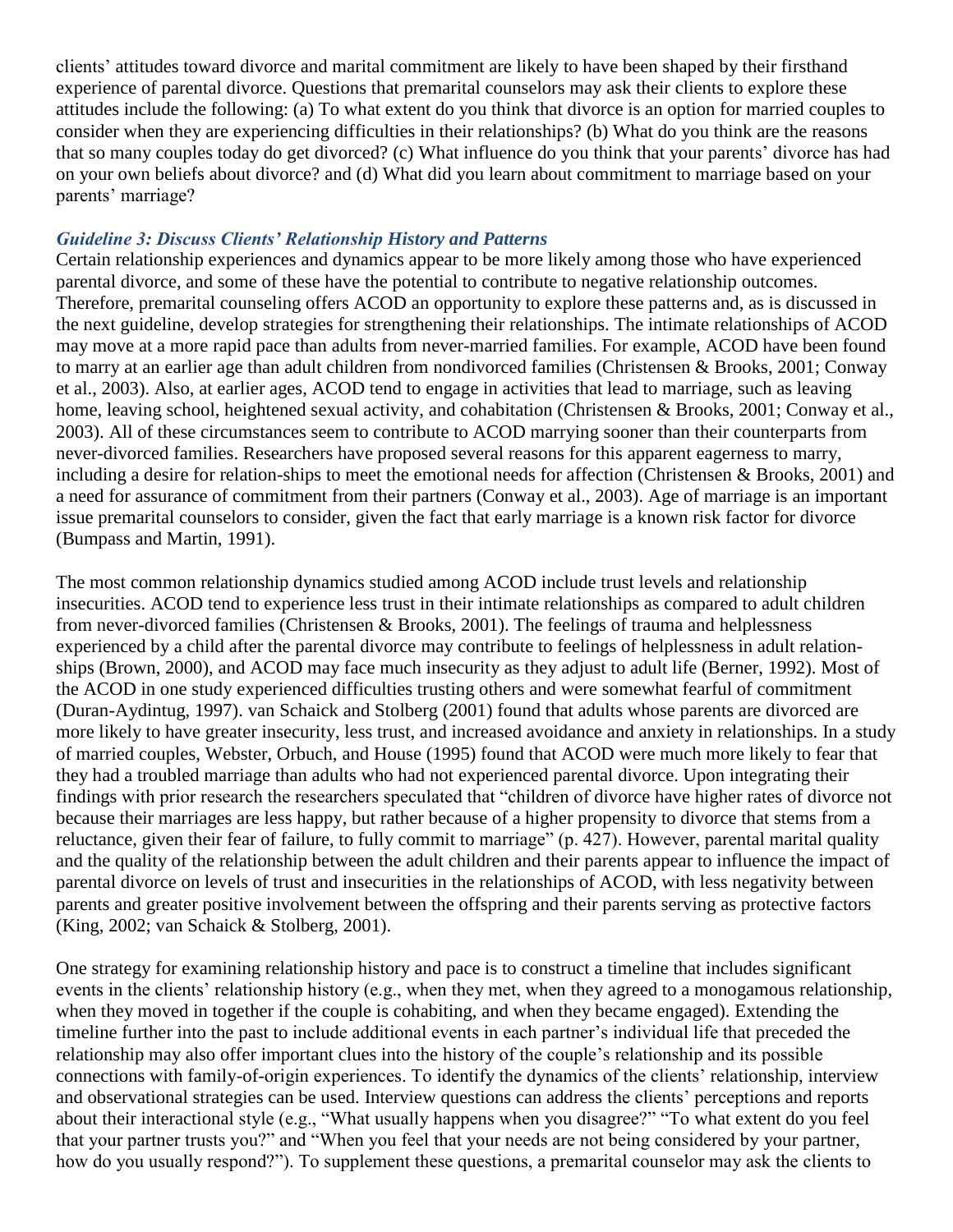work on some problem-solving strategies (examples of which can be found in Gottman, 1999), and then observe the clients to identify relevant interactional patterns. If potentially troublesome patterns are identified, the counselor can work with the clients to develop more effective skills, as is discussed in the next section.

## *Guideline 4: Assist Clients in Developing and Practicing Relationship Skills*

Compared to those who have not experienced parental divorce, ACOD may have deficits in conflict resolution and communication skills within their intimate relationships. The level of conflict in the family of origin influences the preferred style of conflict resolution by the adult offspring (Christensen & Brooks, 2001). Wallerstein et al. (2000) asserted that ACOD often lack the conflict resolution skills needed to manage differences within intimate relationships, as conflicts in divorcing families are often never resolved or openly discussed. Parental divorce may also influence off-spring communication skills in general. Researchers have found that females whose parents are divorced have higher levels of invalidation, more negative nonverbal behaviors, and more withdrawal than females whose parents are still married (Sanders, Halford, & Behrens, 1999). In addition, couples involving a female who experienced parental divorce tend to exhibit less constructive communication, more demand–withdraw interactions, and mutual avoidance (Mullett & Stolberg, 2002). Thus, parental divorce appears to have a more negative impact on the communication skills of females than males (Sanders et al., 1999).

A focus on enhancing clients' conflict management and communication skills appears to be particularly relevant for ACOD in premarital counseling. Premarital counselors should begin by identifying any areas in which clients appear to be lacking skills in conflict management and communication. These areas may include listening, using clear and direct communication, using assertiveness, managing verbal aggression, and staying on task during a conflict. Once problematic behaviors have been identified, premarital counselors can work with clients to develop more effective relationship skills. Readers are encouraged to consult Gottman (1999) for information about research-based approaches for improving clients' relationship skills. If time permits, clients can practice these new skills during the premarital counseling sessions so that the premarital counselor can offer further guidance for improving their interactional style. Although they are not a primary focus of much of the available research on ACOD, additional relationship skills that are important to address in premarital counseling include problem-solving skills and coping skills (Murray, 2006).

## *Guideline 5: Develop Strategies for Promoting Positive Relationships With Family Members*

Family-of-origin relationship issues may arise as a couple prepares for their marriage and wedding. The existing research suggests that ACOD may experience challenges in their relationships with family members, so clients in premarital counseling may require assistance in developing more positive family relationships. According to Bowen family systems theory, differentiation, which is shaped primarily through family-of-origin experiences, is "the ability to be in emotional contact with others yet still autonomous in one's emotional functioning" (Kerr & Bowen, 1988, p. 145). Johnson and colleagues (Johnson & McNeil, 1998; Johnson & Nelson, 1998; Johnson, Thorngren, & Smith, 2001; Johnson, Wilkinson, & McNeil, 1995) have studied the impact of parental divorce on adult children's differentiation levels. In general, ACOD appear to have more difficulty with the developmental task attainment of differentiation than their counterparts from still-married families. ACOD also are more likely to be emotion-ally cut off, have lower levels of intimacy, and are more emotionally reactive. In addition, young adults from divorced families demonstrate less intergenerational intimacy, intergenerational individuation, peer intimacy, and peer individuation than young adults from still-married families. The impact of parental divorce on offspring differentiation level appears to be influenced by age at the time of divorce, postdivorce family structure, and level of family conflict.

Premarital counseling offers ACOD an opportunity to reflect on relevant family relationships and develop strategies for navigating the family relationship transitions that will occur with the upcoming marriage. Through a Bowen family systems theory lens (Kerr & Bowen, 1988), the pre-marital counselor can help clients view the transition to marriage as an opportunity to develop greater differentiation and more positive family relationships. Some strategies that a premarital counselor may use include helping clients to (a) communicate effectively with family members, (b) develop strategies for managing conflicts that may arise as the new spouse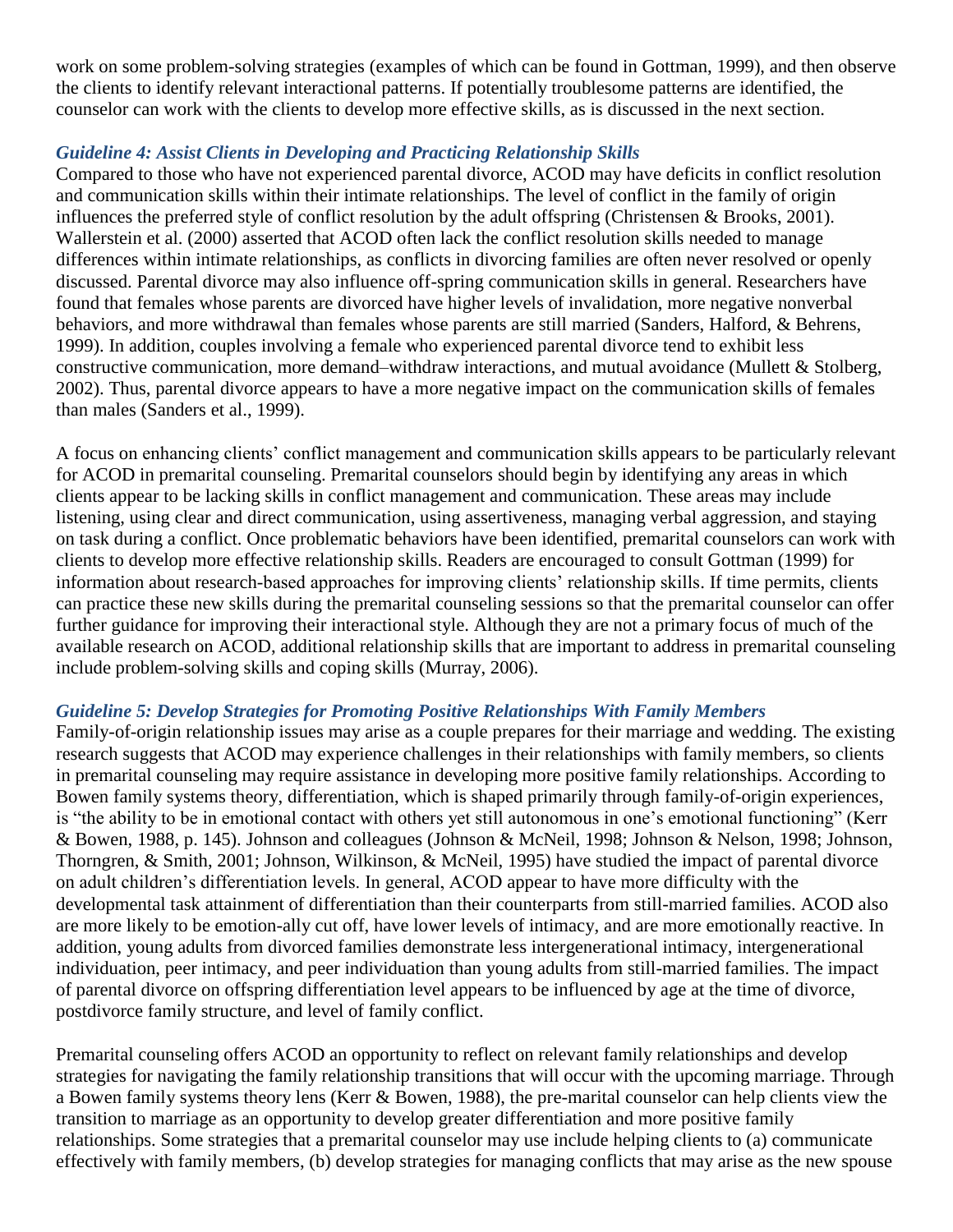is incorporated into the family, (c) plan how major events and traditions within each partner's family will be managed, and (d) identify sources of practical and emotional support within each partner's family that can provide resources for the clients' marriage.

## *Guideline 6: Recognize and Mobilize the Unique Strengths of ACOD*

As is evident from much of the research reviewed, previous researchers studying ACOD have tended to focus on negative outcomes. However, long-term dysfunction is not an inherent consequence for adults who as children experienced the divorce of their parents. Many offspring develop resiliency (Emery, 1999), grow to recognize the importance of effective communication in relationships (Darlington, 2001), hold more realistic beliefs and attitudes toward marriage than those from still-married families (Sprecher et al., 1998), and experience satisfying, enduring relationships, characterized by commitment, friendship, humor, effective communication, hard work, and compatible beliefs (Zink, 2000). Additional relationship assets include increased independence (Berner, 1992), maturity, self-efficacy, hardiness, empathy, and androgyny (Gately & Schwebel, 1992). These gains can be attributed to the experience of coping successfully with the aftermath and adapting to the changes that accompany parental divorce (Conway et al., 2003). Without negating the challenges faced by ACOD, it is important for premarital counselors to bear in mind that close to 80% of these individuals "do not suffer from major psychological problems, have achieved their education and career goals, . . . enjoy intimate relationships, have not divorced, and do not appear to be scarred with immutable negative effects from divorce" (Kelly  $&$  Emery, 2003, pp. 357-358).

Because parental divorce does not necessarily lead to pathology and severe relationship problems, we recommend that premarital counselors working with ACOD adopt a strength-based approach that focuses on the resiliency and resources that the couple brings to the relationship. We encourage counselors to help their clients identify the strengths and resources they developed as they faced the challenges associated with parental divorce and to consider how these strengths can be used to strengthen the couple's upcoming marriage. A solution-focused approach to premarital counseling can be used to identify these resources and assist couples in developing strategies to utilize them within their marriage (Murray & Murray, 2004).

## **ADDITIONAL RECOMMENDATIONS FOR PREMARITAL COUNSELING WITH ACOD**

We conclude with nine general recommendations for premarital counselors when working with ACOD. First, we urge premarital counselors not to make any predetermined assumptions about ACOD. The literature reviewed demonstrates that, although certain trends can be found, there is wide variability in the manner and degree to which parental divorce influences children. Therefore, our second recommendation is for premarital counselors to ask their clients what they think the influences of their parents' divorces could be on their future marriages as well as on their current experiences as they prepare to marry. As part of this discussion, premarital counselors can address the role the client played in the parents' divorce, the client's beliefs about divorce resulting from those experiences, the recency of the divorce and other developmental issues, and relationship skills that the client would like to develop through premarital counseling.

Third, we recommend that premarital counselors maintain familiarity with new and emerging literature that examines the needs of ACOD as they enter marriage. The body of literature examining ACOD is growing constantly (Christensen & Brooks, 2001; Conway et al., 2003), and new findings can provide new directions for practice. Familiarity with the literature will also help premarital counselors identify important areas for assessment when working with this population, which relates to our fourth recommendation of conducting a thorough assessment of the unique needs of each adult child of divorce who enters premarital counseling. The use of formal premarital assessment instruments—such as the PREParation for Marriage Questionnaire (Holman, Busby, & Larson, 1989), the RELATE assessment (Holman et al., 2001), and the Premarital Personal and Relationship Evaluation (Olson, Fournier, & Druckman, 1986)—can be combined with open-ended assessment strategies to identify the most significant needs each couple demonstrates in premarital counseling. A fifth strategy is constructing a genogram that examines relationship patterns of divorce within each partner's family of origin (McGoldrick, Gerson, & Shellenberger, 1999). When processing the genogram with the couple, the pre-marital counseling provider can help the couple identify exceptions to patterns of divorce. For example,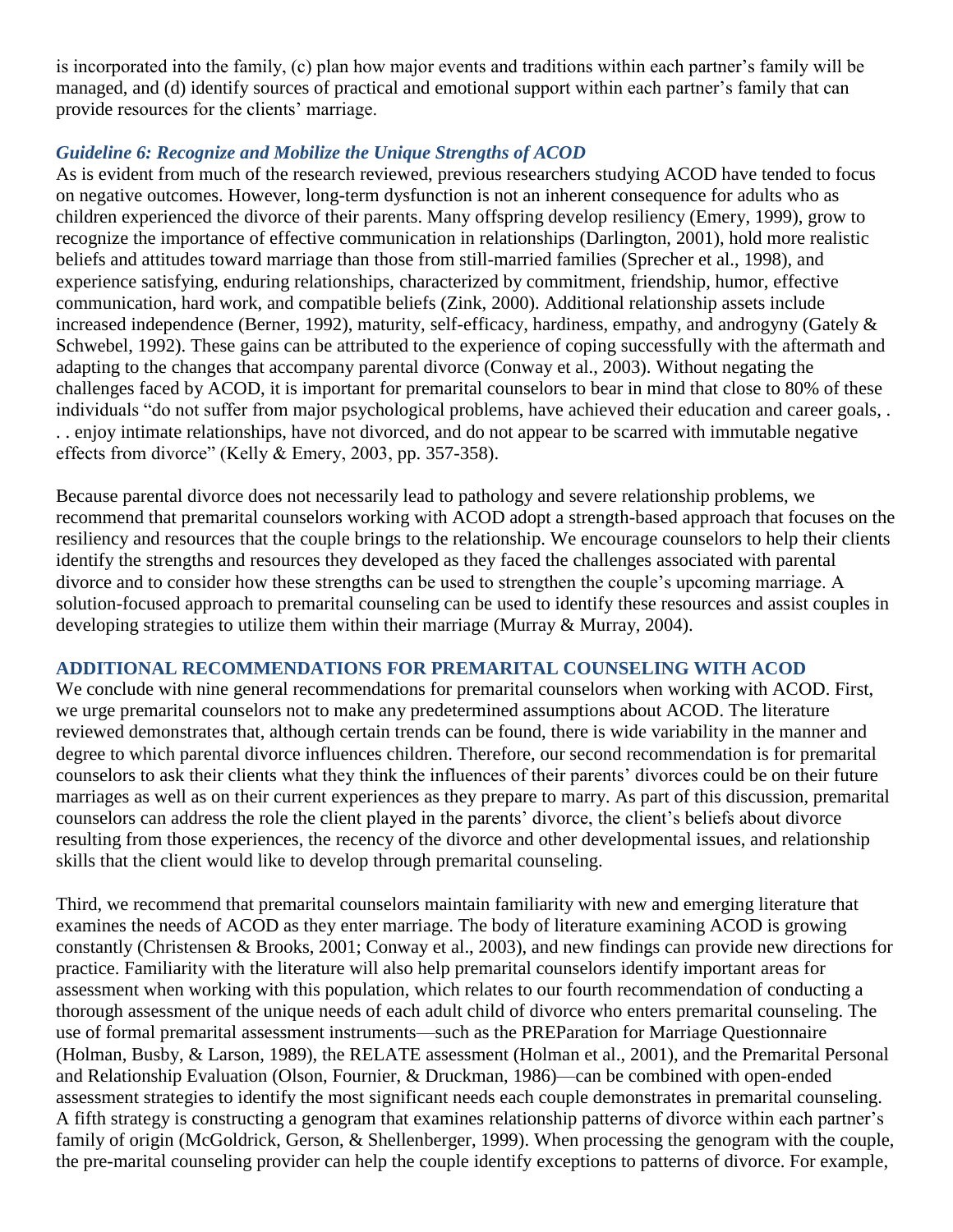the provider may ask, "Who has really strong, lasting marriages within your families? How did they manage to do it?" In a related strategy, our sixth recommendation is for premarital counselors to help couples to seek out examples of strong relationships that they can use as models for their own marriage—both within and outside of the clients' families of origin. These strategies can be particularly helpful for clients who demonstrate anxiety about their relationship abilities because they lack positive models of healthy, lasting, and satisfying marriages.

Our seventh recommendation is for premarital counselors working with this population to help clients to identify learning experiences that they can take away from negative experiences they encountered through their parents' divorces. For example, clients who remember feeling extreme emotional distress as children when their parents had hostile arguments in front of them may transform these experiences into personal commitments to use positive conflict management strategies. Eighth, we recommend that premarital counselors help clients identify possible early warning signs of distress in their relationship and develop a plan for working through these. Clients can draw on their experiences of their parents' divorces to identify early clues—such as avoiding time together, being unable to come to agreeable resolutions to conflicts, and experiencing overwhelming feelings of negativity toward one's partner—that their relationships may be heading for distress.

Once couples have identified the signs likely to indicate distress in their own relationships, they can develop strategies to change their relationships in more positive ways—such as by setting aside a regular time to talk about the relationship, seeking counseling for help in managing conflict, and attempting to increase positive feelings toward one's partner by remembering his or her positive assets.

Finally, we recommend that premarital counselors help to link couples with relevant resources within the local community and online (e.g., Web sites, support groups, follow-up counselors, books, networks of other couples). These resources can further help to normalize the experiences of ACOD and assist them in building supportive resources to help sustain their marriages for years to come.

## **REFERENCES**

Amato, P. R. (1999). The postdivorce society. In R. A. Thompson & P. R. Amato (Eds.), *The postdivorce family: Children, parenting, and society (pp. 161-190). Thousand Oaks, CA: Sage.* 

Amato, P. R., & DeBoer, D. D. (2001). The transmission of marital instability across generations: Relationship skills or commitment to marriage? *Journal of Marriage and Family, 63,* 1038-1052.

Berner, R. T. (1992). *Parents whose parents were divorced.* New York: Haworth.

Booth, A., & Edwards, J. N. (1989). Transmission of marital and family quality over the generations. *Journal of Divorce, 13,* 41-57.

Boyer-Pennington, M. E., Pennington, J., & Spink, C. (2001). Students' expectations and optimism toward marriage as a function of parental divorce. *Journal of Divorce and Remarriage, 34,* 71-87.

Brown, N. M. (2000). Love relationships of children of divorce: How are they different from others? *Dissertation Abstracts International: Section B: The Sciences and Engineering, 60*(12-B), 6419.

Bumpass, L. L., & Martin, T. C. (1991). The impact of family background and early marital factors on marital disruption. *Journal of Family Issues, 12,* 22-43.

Burgoyne, C. B., & Hames, R. (2002). Views of marriage and divorce: An in-depth study of young adults from intact and divorced families. *Journal of Divorce and Remarriage, 37,* 75-100.

Carroll, J. S., & Doherty, W. J. (2003). Evaluating the effectiveness of premarital prevention programs: A metaanalytic review of outcome research. *Family Relations, 52,* 105-118.

Christensen, T. M., & Brooks, M. C. (2001). Adult children of divorce and intimate relationships: A review of the literature. *Family Journal, 9,* 289-295.

Conway, M. B., Christensen, T. M., & Herlihy, B. (2003). Adult children of divorce and intimate relationships: Implications for counseling. *The Family Journal, 11,* 364-373.

Darlington, Y. (2001). "When all is said and done": The impact of parental divorce and contested custody in childhood on young adults' relation-ships with their parents and their attitudes to relationships and marriage. *Journal of Divorce and Remarriage, 35,* 23-42.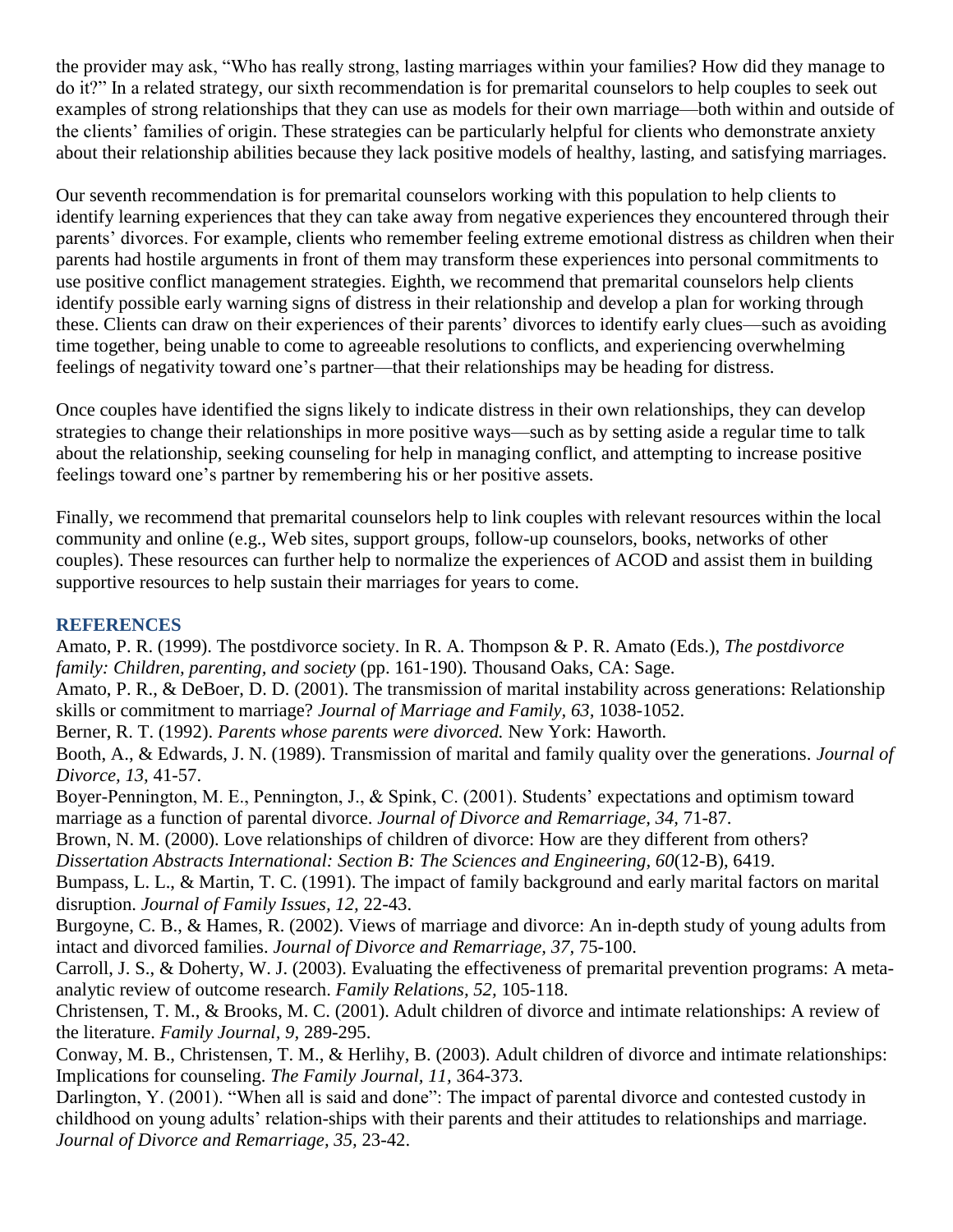Duncan, S. F., & Wood, M. M. (2003). Perceptions of marriage preparation among college-educated young adults with greater family-related risks for marital disruption. *The Family Journal, 11,* 342-352.

Duran-Aydintug, C. (1997). Adult children of divorce revisited: When they speak up. *Journal of Divorce and Remarriage, 27,* 71-83.

Emery, R. E. (1999). Postdivorce family life for children: An overview of research and some implications for policy. In R. A. Thompson & P. R. Amato (Eds.), *The postdivorce family: Children, parenting, and society* (pp. 3-28)*.* Thousand Oaks, CA: Sage.

Gately, D., & Schwebel, A. I. (1992). Favorable outcomes in children after parental divorce. In C. A. Everett (Ed.), *Divorce and the next generation* (pp. 57-78)*.* New York: Haworth.

Gelfman, D. S. (1995). Adult children of divorce and their expectations, attitudes, and beliefs regarding marriage. *Dissertation Abstracts International: Section B: The Sciences and Engineering, 55*(7-B), 3013. Gottman, J. M. (1999). *The marriage clinic: A scientifically based marital therapy.* New York: Norton.

Halford, W. K., O'Donnell, C., Lizzio, A., & Wilson, K. L. (2006). Do couples at high risk of relationship problems attend premarriage education? *Journal of Family Psychology, 20,* 160-163.

Halford, W. K., Sanders, M. R., & Behrens, B. C. (2001). Can skills training prevent relationship problems in at-risk couples? Four-year effects of a behavioral relationship education program. *Journal of Family Psychology, 15,* 750-768.

Holman, T. B., Birch, P. J., Carroll, J. S., Doxey, C., Larson, J. H., & Linford, S. T. (2001). *Premarital predication of marital quality or breakup: Research, theory, and practice.* New York: Kluwer.

Holman, T. B., Busby, D., & Larson, J. H. (1989). *PREParation for marriage.* Provo, UT: Brigham Young University, Marriage Study Consortium.

Jacquet, S. E., & Surra, C. A. (2001). Parental divorce and premarital couples: Commitment and other relationship characteristics. *Journal of Marriage and Family, 63,* 627-639.

Johnson, P., & McNeil, K. (1998). Predictors of developmental task attainment for young adults from divorced families. *Contemporary Family Therapy, 20,* 237-250.

Johnson, P., & Nelson, M. D. (1998). Parental divorce, family functioning, and college student development: An intergenerational perspective. *Journal of College Student Development, 39,* 355-363.

Johnson, P., Thorngren, J. M., & Smith, A. J. (2001). Parental divorce and family functioning: Effects on differentiation levels of young adults. *Family Journal, 9,* 265-273.

Johnson, P., Wilkinson, W. K., & McNeil, K. (1995). The impact of parental divorce on the attainment of the developmental tasks of young adult-hood. *Contemporary Family Therapy, 17,* 249-264.

Kelly, J. B., & Emery, R. E. (2003). Children's adjustment following divorce: Risk and resilience perspectives. *Family Relations, 52,* 352-362.

Kerr, M. W., & Bowen, M. (1988). *Family evaluation: An approach based on Bowen theory.* New York: Norton.

King, V. (2002). Parental divorce and interpersonal trust in adult offspring. *Journal of Marriage and Family, 64,* 642-657.

Landis-Kleine, C., Foley, L. A., Nall, L., Padgett, P., & Walters-Palmer, L. (1995). Attitudes toward marriage and divorce held by young adults. *Journal of Divorce and Remarriage, 23,* 63-73.

McGoldrick, M., Gerson, R., & Shellenberger, S. (1999). *Genograms: Assessment and intervention.* New York: Norton.

Mullett, E., & Stolberg, A. L. (2002). Divorce and its impact on the intimate relationships of young adults. *Journal of Divorce and Remarriage, 38,* 39-59.

Murray, C. E. (2004). The relative influence of client characteristics on the process and outcomes of premarital counseling: A survey of providers. *Contemporary Family Therapy, 26,* 447-463.

Murray, C. E. (2005). Prevention work: A professional responsibility for marriage and family counselors. *The Family Journal, 13,* 27-34.

Murray, C. E. (2006). Which topics are important to address in premarital counseling? A survey of clergy. *Journal of Pastoral Care and Counseling, 60,* 69-81.

Murray, C. E., & Murray, T. L. (2004). Solution-focused premarital counseling: Helping couples build a vision for their marriage. *Journal of Marital and Family Therapy, 30,* 349-358.

Olson, D. H., Fournier, D., & Druckman, J. (1986). *PREPARE.* Minneapolis, MN: Life Innovations.